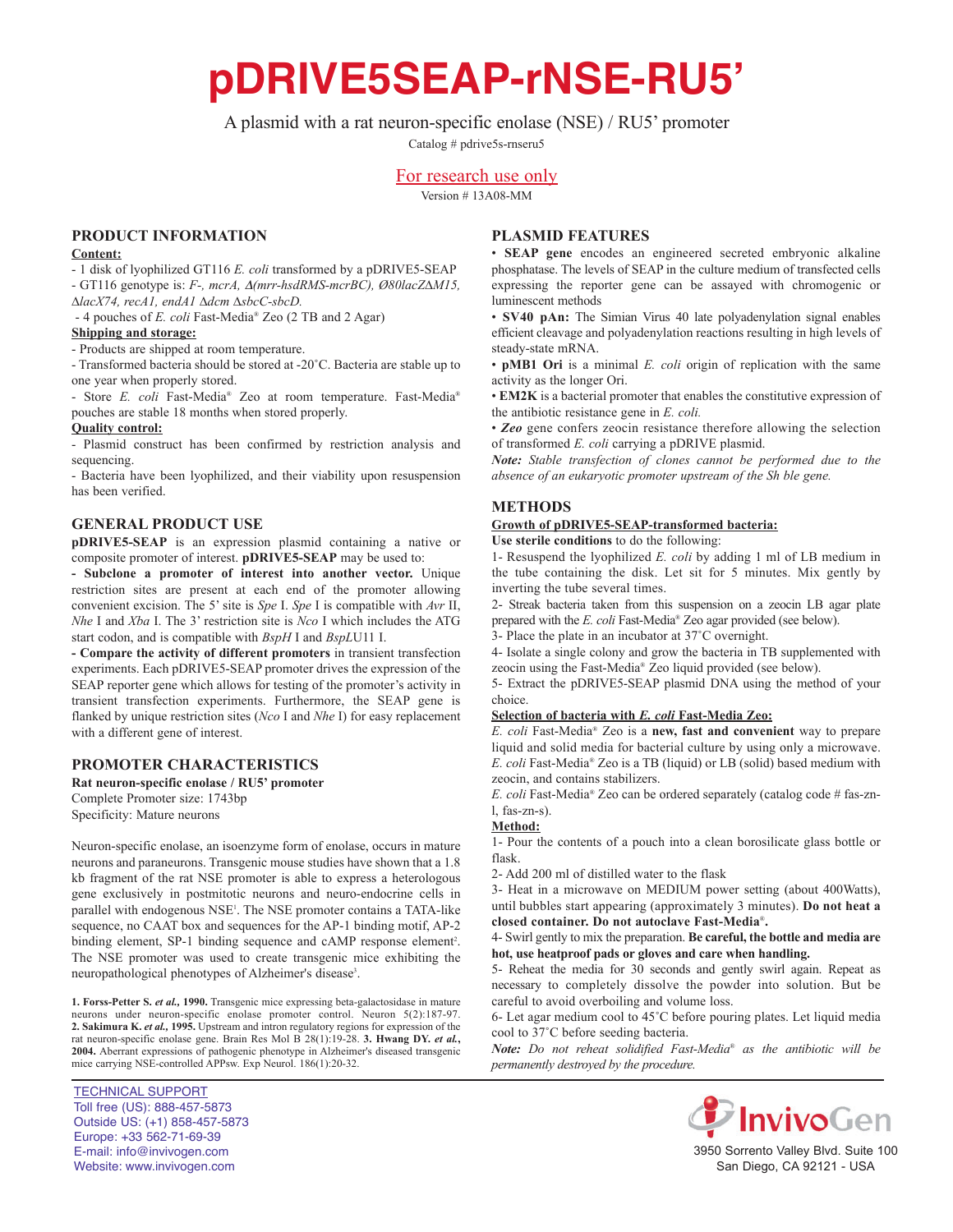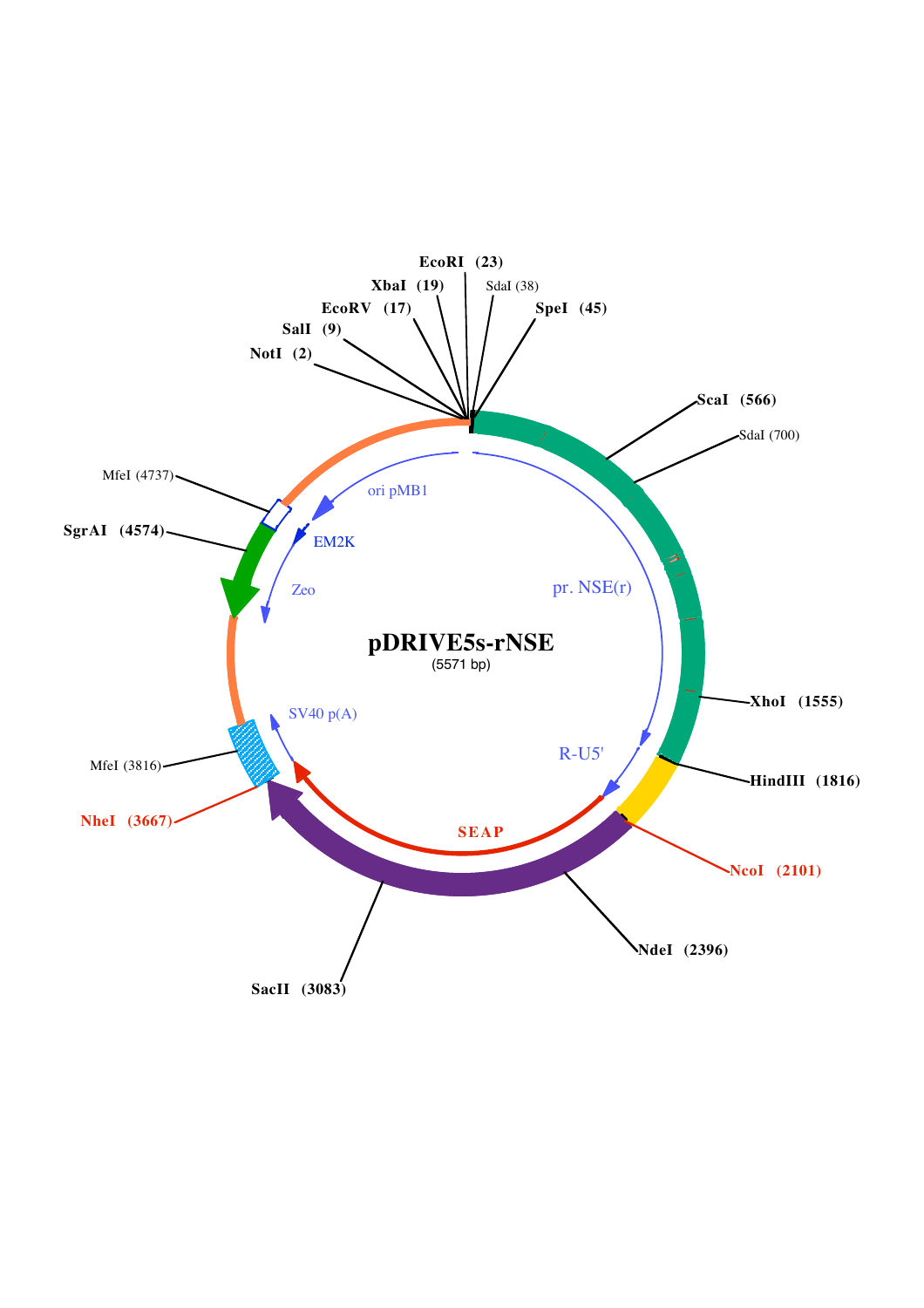| EcoRI | (23) |
|-------|------|
|-------|------|

| 1    | $EcoRV$ (17)<br>NotI $(2)$ SalI $(9)$<br>XbaI(19)<br>SdaI (38)<br>Spel (45)<br>GCGGCCGCGTCGACGATATCTAGAATTCGGATCCTGCAGGGCCCACTAGTAGCTCTGAGCTCCTCCTCTGCTCG |
|------|-----------------------------------------------------------------------------------------------------------------------------------------------------------|
| 75   | CCCAATCCTTCCAACCCCCTATGGTGGTATGGCTGACACAGAAAATGTCTGCTCCTGTATGGGACATTTGCCCC                                                                                |
| 149  | TCTTCTCCAAATATAAGACAGGATGAGGCCTAGCTTTTGCTGCTCCAAAGTTTTAAAAGAACACATTGCACGGC                                                                                |
| 223  |                                                                                                                                                           |
| 297  | CTTCCAGGGCCCAGAGTGGCTTCCAGGAaGTATTCTTACAAAGGAAGCCCGATCTGTAGCTAACACTCAGAGCC                                                                                |
| 371  | CATTTTCCTGCGTTAACCCCTCCCGACCTCATATACAGGAGTAACATGATCAGTGACCTGGGGAGCTGGCCAA                                                                                 |
| 445  |                                                                                                                                                           |
| 519  | Scal (566)<br>AGGAGGCCCTGGTGCAGATGGCACACCTAGAGCGCCTAGACAAAGAGTACTATGAGGACGAGGACCGGGCAGAA                                                                  |
| 593. | GCTGAGGAGATCCGACAGAGGCTGAAGGAGGAACAGGAGCAAGAACTCGACCCGGACCAAGACATGGAACCGTA                                                                                |
| 667  | SdaI (700)<br>CCTCCCGCCAACTTAGTGGCTCCTCTAGCCTGCAGGGACAGTAAAGGTGATGGCAGGAAGGCAGCCCCCGGAGG                                                                  |
| 741. | tCAAAGGCTGGGCACGCGGGAGGAGAGGCCAGAGTCAGAGGCTGCGGGTATCTCAGATATGAAGGAAAGATGAG                                                                                |
| 815  |                                                                                                                                                           |
| 889  | CCGCTGTCTCTACAGACATAGCTGGTAGAGACTGGGAGGAAGGGATGAACCCTGAGCGCATGAAGGGAAGGAGG                                                                                |
| 963  | TGGCTGGTGGTATATGGAGGATGTAGCTGGGCCAGGGAAAAGATCCTGCACTaaaaATCTGAAGCTaaaaatAA                                                                                |
| 1037 | CAGGACACGGGGTGGAGAGGCGAAAGGAGGGCAGAGTGAGGGAGAGACTGAGagGCCTGGGGATGTGGCAT                                                                                   |
| 1111 | TCCGGTAGGGCACACAGTTCACTTGTCTTCTCTTTTTCCAGGAGGCCAAAGATGCTGACGTCAAGAACTCATAA                                                                                |
|      | 1185 TACCCCAGTGGGGACCACCGCATTCATAGCCCTGTTACAAGAAGTGGGAGATGTTCCTTTTTGTCCCAGACTGG                                                                           |
|      |                                                                                                                                                           |
| 1333 | GTCCTAAGCACAGCTCTCAAGCAGATCCGAGGCGACTAAGATGCTAGTAGGGGTTGTCTGGAGAGAAGAGCCGA                                                                                |
| 1407 | GGAGGTGGGCTGTGATGGATCAGTTCAGCTTTCAAATAAAAAGGCGTTTTTATATTCTGTGTCGAGTTCGTGAA                                                                                |
| 1481 | CCCCTGTGGTGGGCTTCTCCATCTGTCTGGGTTAGTACCTGCCACTATACTGGAATAAGGgGACGCCTGCTTCC                                                                                |
| 1555 | XhoI (1555)<br>CTCGAGTTGGCTGGACAAGGTTATGAGCATCCGTGTACTTATGGGGTTGCCAGCTTGGTCCTGGATCGCCCGGG                                                                 |
|      | 1629 CCCTTCCCCCACCCGTTCGGTTCCCCACCACCACCGCGCTCGTACGTGCGTCTCCGCCTGCAGCTCTTGACTC                                                                            |
| 1703 |                                                                                                                                                           |
| 1777 | <b>HindIII</b> (1816)<br>GGAGCCGCAGCCGCCGCCACTCCTGCTCTCTCTGCGCCGAAGCTTCGAGGGGCTCGCATCTCTCCTTCACGCGC                                                       |
| 1851 | CCGCCGCCCTACCTGAGGCCGCCATCCACGCCGGTTGAGTCGCGTTCTGCCGCCTCCCGCCTGTGGTGCCTCCT                                                                                |
| 1925 | GAACTGCGTCCGCCGTCTAGGTAAGTTTAAAGCTCAGGTCGAGACCGGGCCTTTGTCCGGCGCTCCCTTGGAGC                                                                                |
|      |                                                                                                                                                           |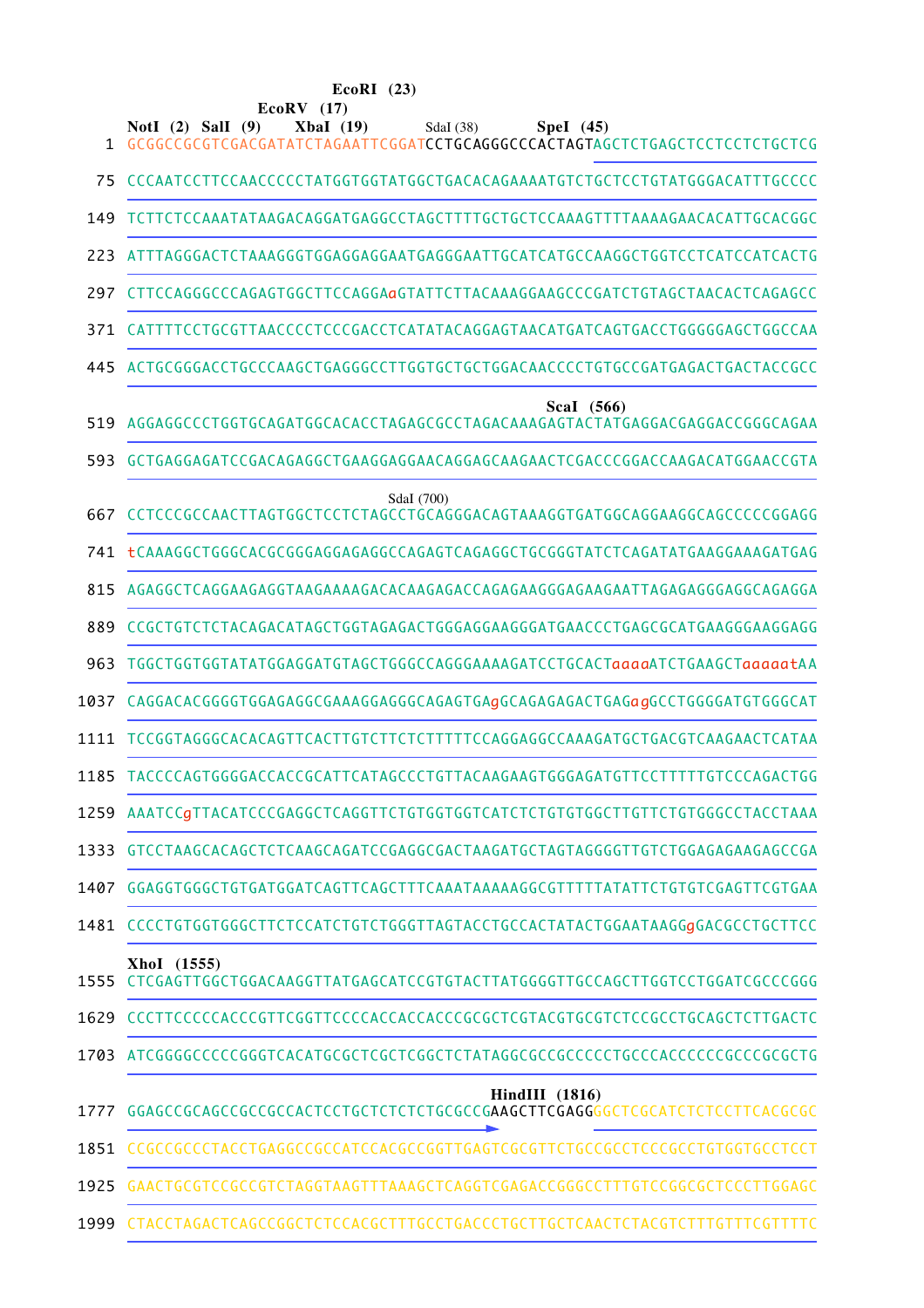**NcoI** (2101)

|      | INCUL ( <i>A</i> ivi <i>)</i><br>2073 TGTTCTGCGCCGTTACAGATCCAAGCCACCATGGTTCTGGGGCCCTGCATGCTGCTGCTGCTGCTGCTGCTGGGG                                                                  |
|------|------------------------------------------------------------------------------------------------------------------------------------------------------------------------------------|
|      | 1 Met Val LeuGly ProCysMetLeuLeuLeuLeuLeuLeuLeuCl                                                                                                                                  |
|      | 2147 CCTGAGGCTACAGCTCTCCCTGGGCATCATCCCAGTTGAGGAGGAGCACCCGGACTTCTGGAACCGCGAGGCAG<br>15 <sup>t</sup> yLeuArgLeuGInLeuSer LeuGI yIIeIIeP roValGIuGIuGIuAsnP roAspPheT rpAsnArgGIuAIaA |
|      |                                                                                                                                                                                    |
|      | 40 laGluAlaLeuGlyAlaAlaLysLysLeuGlnProAlaGlnThrAlaAlaLysAsnLeuIleIlePheLeuGly                                                                                                      |
|      | 2295 GATGGGATGGGGGTGTCTACGGTGACAGCTGCCAGGATCCTAAAAGGGCAGAAGAAGGACAAACTGGGGCCTGA                                                                                                    |
|      | 65 AspGI yMetGI yVal Ser Thr Val Thr AI aAI aArgII eLeuLysGI yGI nLysLysAspLysLeuGI yProGI                                                                                         |
|      | NdeI (2396)                                                                                                                                                                        |
|      | 2369 GATACCCCTGGCTATGGACCGCTTCCCATATGTGGCTCTGTCCAAGACATACAATGTAGACAAACATGTGCCAG                                                                                                    |
|      | 89 UI leProLeuAlaMetAspArgPheProTyrValAlaLeuSerLysThrTyrAsnValAspLysHisValProA                                                                                                     |
|      | 2443 ACAGTGGAGCCACAGCCACGGCCTACCTGTGCGGGTCAAGGGCAACTTCCAGACCATTGGCTTGAGTGCAGCC                                                                                                     |
|      | 114 spSer GI yAI a Thr AI a Thr AI a TyrLeuCysGI yVaI LysGI yAsnPheGI n Thr IIeGI yLeuSer AI a AI a                                                                                |
|      | 2517 GCCCGCTTTAACCAGTGCAACACGACACGGGGCAACGAGGTCATCTCCGTGATGAATCGGGCCAAGAAAGCAGG                                                                                                    |
|      | 139 AlaArgPheAsnGlnCysAsnThrThrArgGlyAsnGluVallleSerValMetAsnArgAlaLysLysAlaGl                                                                                                     |
|      | 2591    GAAGTCAGTGGGAGTGGTAACCACCACACGAGTGCAGCACGCCTCGCCAGCCGGCACCTACGCCCACACGGTGA                                                                                                 |
|      | 163 y Lys Ser Val GI y Val Val Thr Thr Thr Arg Val GI n His Ala Ser Pro Ala GI y Thr Tyr Ala His Thr Val A                                                                         |
|      | 2665 ACCGCAACTGGTACTCGGACGCCGACGTGCCTGCCTCGGCCCGCCAGGAGGGGTGCCAGGACATCGCTACGCAG                                                                                                    |
|      | 188 snArgAsnTrpTyrSerAspAlaAspValProAlaSerAlaArgGlnGluGlyCysGlnAspIleAlaThrGln<br>2739 CTCATCTCCAACATGGACATTGATGTGATCCTGGGTGGAGGCCGAAAGTACATGTTTCGCATGGGAACCCCAGA                  |
|      | 213 Leul le Ser Asn Met Asplle Asp Vall le Leu Gly Gly Gly Arg Lys Tyr Met Phe Arg Met Gly Thr Pro As                                                                              |
|      | 2813 CCCTGAGTACCCAGATGACTACAGCCAAGGTGGGACCAGGCTGGACGGGAAGAATCTGGTGCAGGAATGGCTGG                                                                                                    |
|      | 237 pP roGI uTyrP roAspAspTyrSer GI nGI yGI yThr ArgLeuAspGI yLysAsnLeuVaI GI nGI uTrpLeuA                                                                                         |
|      | 2887 CGAAGCGCCAGGGTGCCCGGTATGTGTGGAACCGCACTGAGCTCATGCAGGCTTCCCTGGACCCGTCTGTGACC                                                                                                    |
|      | 262 I aLysArgGInGIyAI aArgTyrVaITrpAsnArgThrGIuLeuMetGInAI aSerLeuAspProSerVaIThr                                                                                                  |
|      |                                                                                                                                                                                    |
|      | 287 His Leu Met Gly Leu Phe Glu Pro Gly Asp Met Lys Tyr Glu I le His Arg Asp Ser Thr Leu Asp Pro Ser Le                                                                            |
|      | SacII (3083)                                                                                                                                                                       |
|      | 3035 GATGGAGATGACAGAGGCTGCCCTGCGCCTGCTGAGCAGGAACCCCCGCGGCTTCTTCCTCTTCGTGGAGGGTG                                                                                                    |
|      | 311 JuMetGIuMetThrGIuAIaAIaLeuArgLeuLeuSerArgAsnProArgGIyPhePheLeuPheVaIGIuGIyG                                                                                                    |
|      |                                                                                                                                                                                    |
|      | 336 IyArgIleAspHisGIyHisHisGIuSerArgAIaTyrArgAIaLeuThrGIuThrIleMetPheAspAspAIa                                                                                                     |
|      | 3183 ATTGAGAGGGCGGGCCAGCTCACCAGCGAGGAGGACACGCTGAGCCTCGTCACTGCCGACCACTCCCACGTCTT                                                                                                    |
|      | 361 HeGI uArgAI aGI yGI nLeuThr Ser GI uGI uAspThr LeuSer LeuVaI Thr AI aAspHi s Ser Hi s VaI Ph                                                                                   |
|      | 3257 CTCCTTCGGAGGCTACCCCCTGCGAGGGAGCTCCATCTTCGGGCTGGCCCCTGGCAAGGCCCGGGACAGGAAGG<br>385 eSer PheGI yGI yTyrP roLeuArgGI ySer Ser II ePheGI yLeuAI aP roGI yLysAI aArgAspArgLysA     |
|      |                                                                                                                                                                                    |
|      | 410 HaTyrThr Val LeuLeuTyrGlyAsnGlyProGlyTyrVal LeuLysAspGlyAlaArgProAspValThr Glu                                                                                                 |
|      | 3405 AGCGAGAGCGGGAGCCCCGAGTATCGGCAGCAGTCAGCAGTGCCCCTGGACGAAGAGACCCACGCAGGCGAGGA                                                                                                    |
|      | 435 Ser GluSer GlySer ProGluTyr ArgGlnGlnSer AlaVal ProLeuAspGluGluThr His AlaGlyGluAs                                                                                             |
|      | 3479 CGTGGCGGTGTTCGCGCGCGCCCGCAGGCGCACCTGGTTCACGGCGTGCAGGAGCAGACCTTCATAGCGCACG                                                                                                     |
|      | 459   pVal Al aVal PheAl aArgGl y ProGl nAl aHi s LeuVal Hi s Gl yVal Gl nGl uGl nThr Phe I leAl aHi s V                                                                           |
|      | 3553 TCATGGCCTTCGCCGCCTGCCTGGAGCCCTACACCGCCTGCGACCTGGCGCCCCCCGCCGGCACCACCGACGCC                                                                                                    |
|      | 484 al MetAl aPheAl aAl aCysLeuGluProTyrThrAl aCysAspLeuAl aProProAl aGlyThrThrAspAla                                                                                              |
|      | <b>NheI</b> (3667)                                                                                                                                                                 |
|      |                                                                                                                                                                                    |
|      | 509 Al aHi sProGl yArgSerArgSerLysArgLeuAsp                                                                                                                                        |
|      | 3701 AGTTTGGACAAACCACAACTAGAATGCAGTGAAAAAAATGCTTTATTTGTGAAATTTGTGATGCTATTGCTTTA                                                                                                    |
|      | MfeI (3816)                                                                                                                                                                        |
| 3775 |                                                                                                                                                                                    |
|      |                                                                                                                                                                                    |
| 3849 |                                                                                                                                                                                    |
|      |                                                                                                                                                                                    |
| 3923 | TAGCAAAACTTTAACCTCCAAATCAAGCCTCTACTTGAATCCTTTTCTGAGGGATGAATAAGGCATAGGCATCA                                                                                                         |
| 3997 | GGGGCTGTTGCCAATGTGCATTAGCTGTTTGCAGCCTCACCTTCTTTCATGGAGTTTAAGATATAGTGTATTTT                                                                                                         |
| 4071 | CCCAAGGTTTGAACTAGCTCTTCATTTCTTTATGTTTTAAATGCACTGACCTCCCACATTCCCTTTTTAGTAAA                                                                                                         |
| 4145 |                                                                                                                                                                                    |
| 4219 | AGGCCCTTCATAATATCCCCCAGTTTAGTAGTTGGACTTAGGGAACAAAGGAACCTTTAATAGAAATTGGACAG                                                                                                         |
| 4293 |                                                                                                                                                                                    |
|      | 125 <sup>1</sup> • • • AspGI nGI uGI uAI aVaI PheHi sVaI CysAsnGI yAI aP roAsp                                                                                                     |
| 4367 |                                                                                                                                                                                    |

109¶A raLeuAl aPheGl uAraGl vTrpP roGl nGl uGl vI l eGl uThr Me tAl aP roGl vSer Al aAspAraPheAs